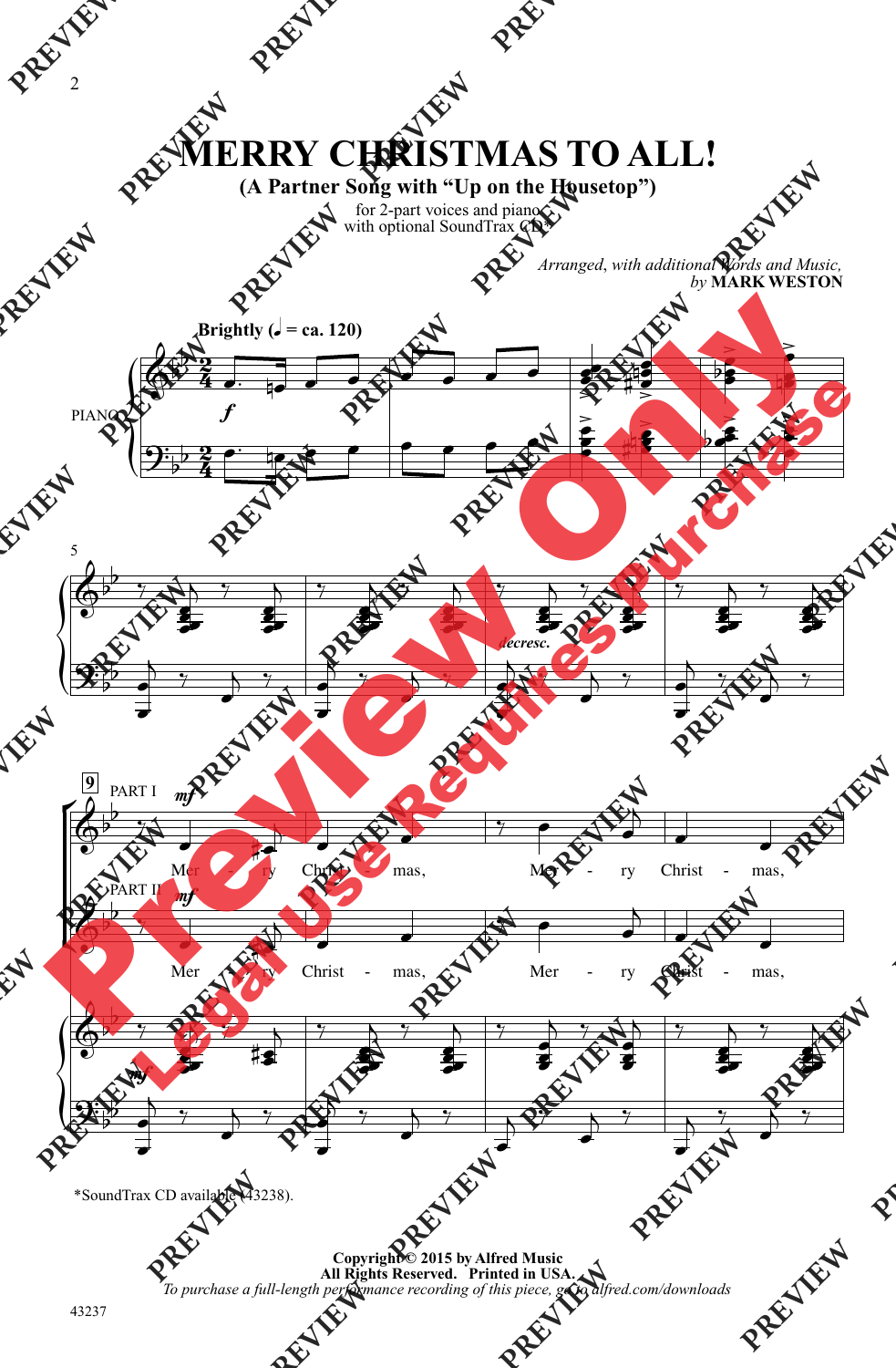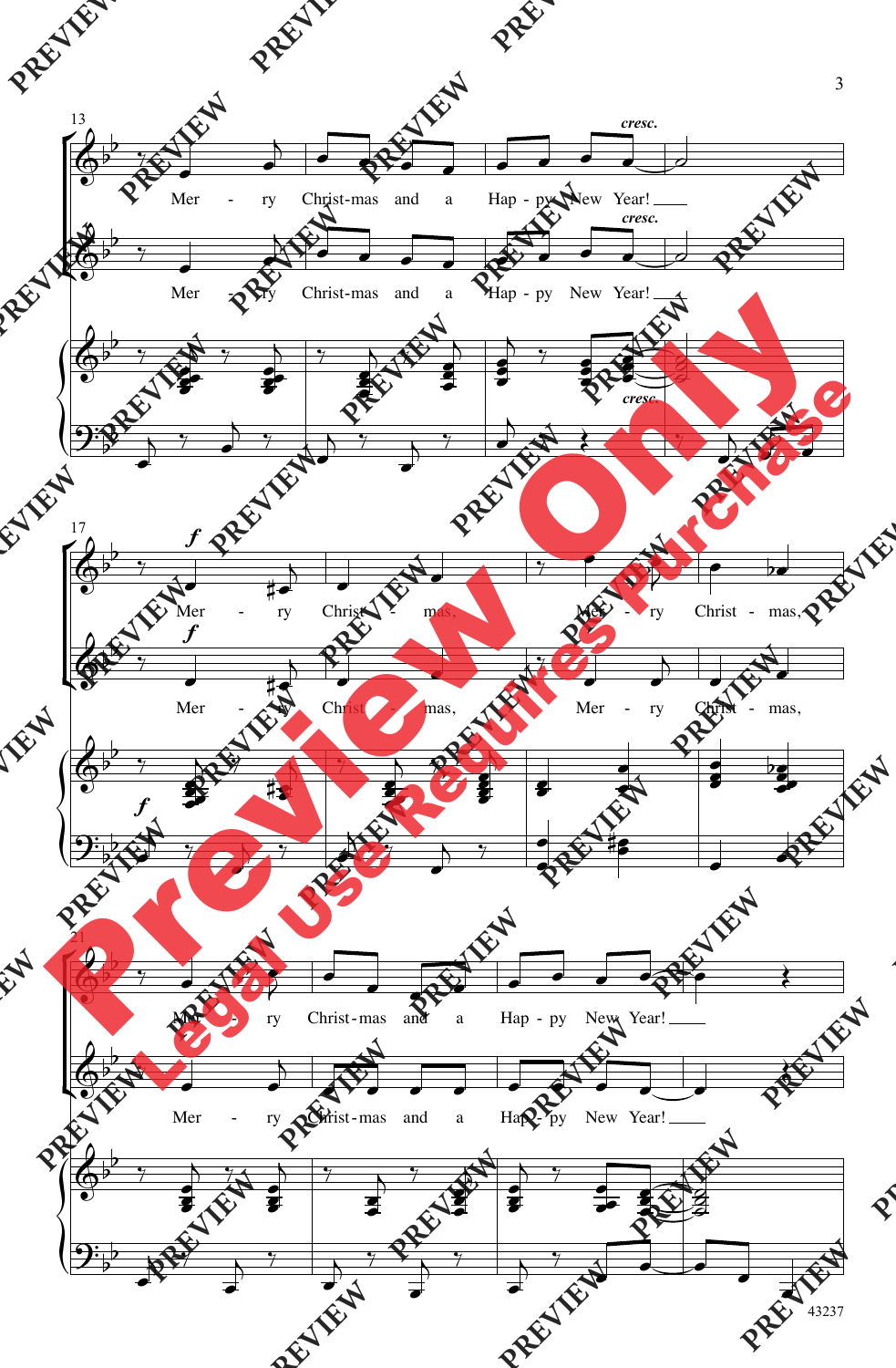

43237

4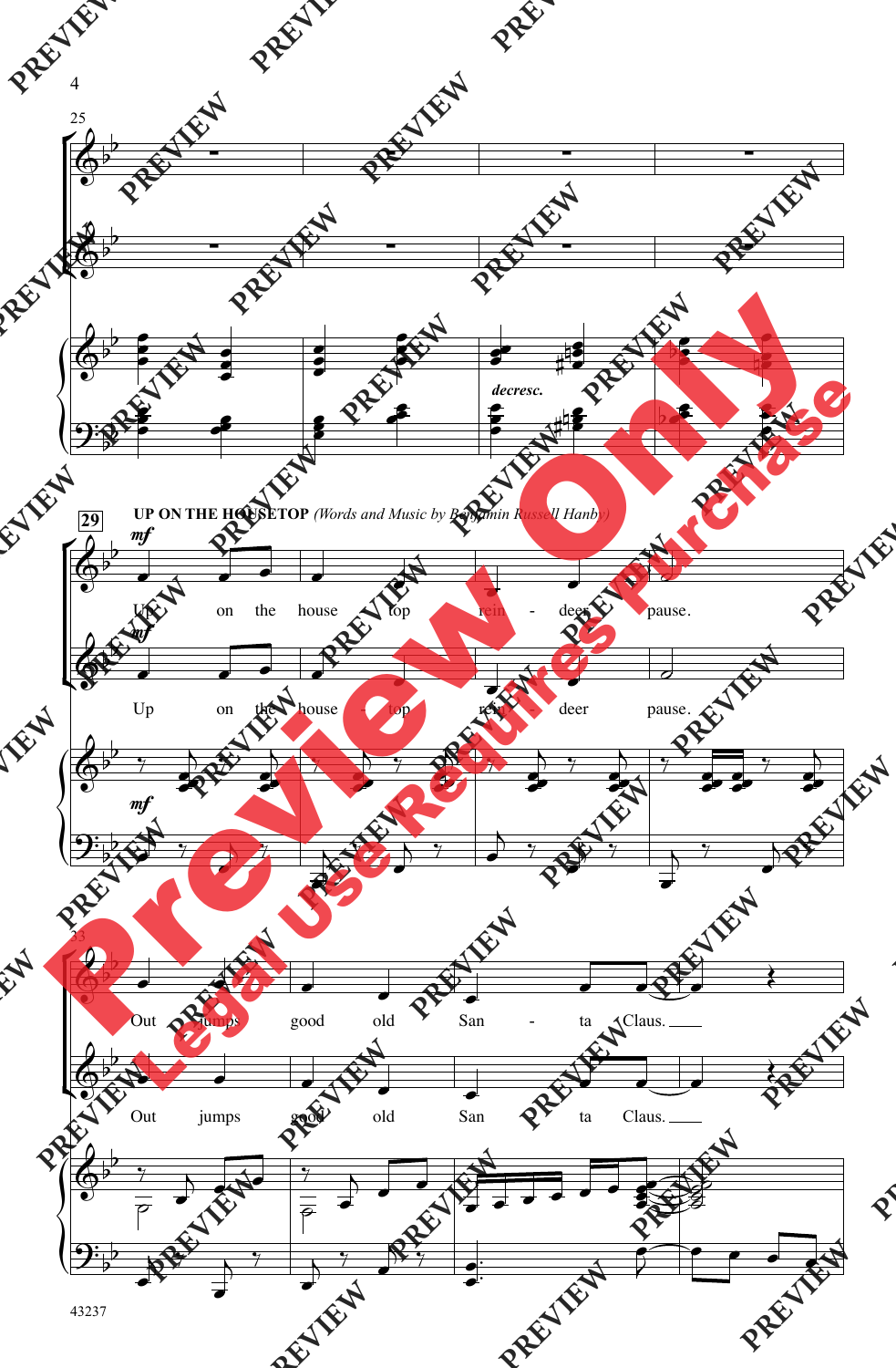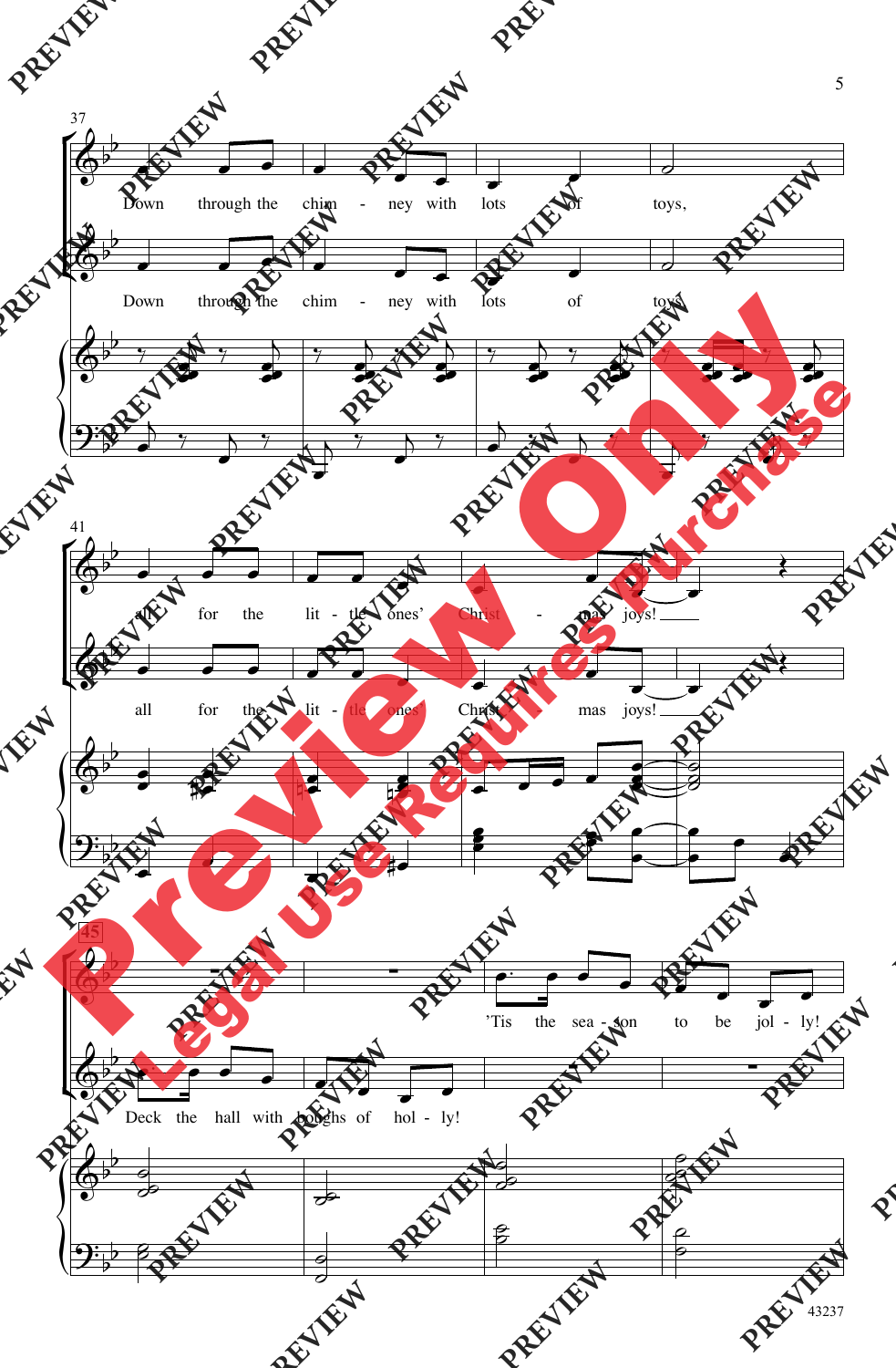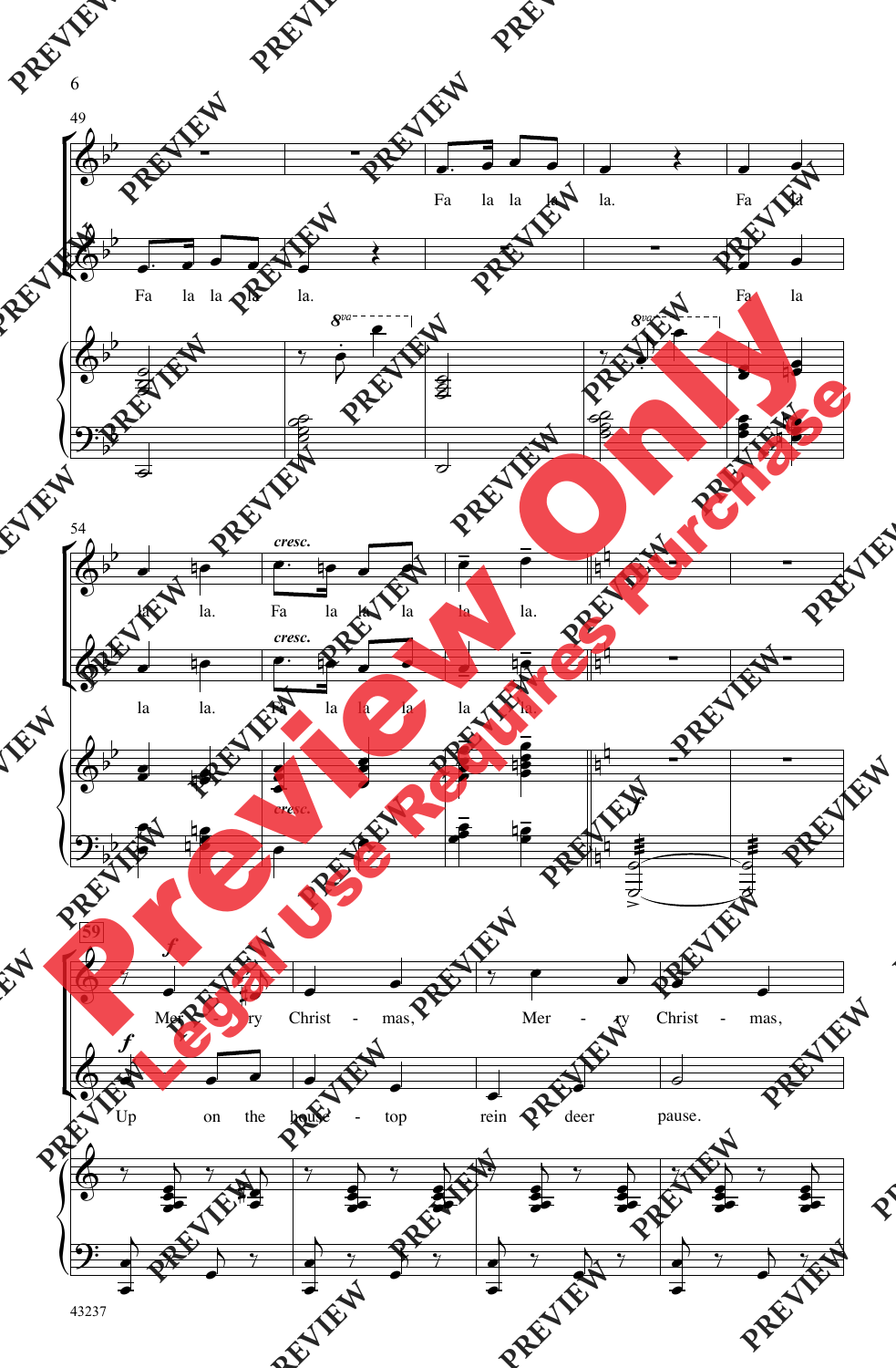

43237